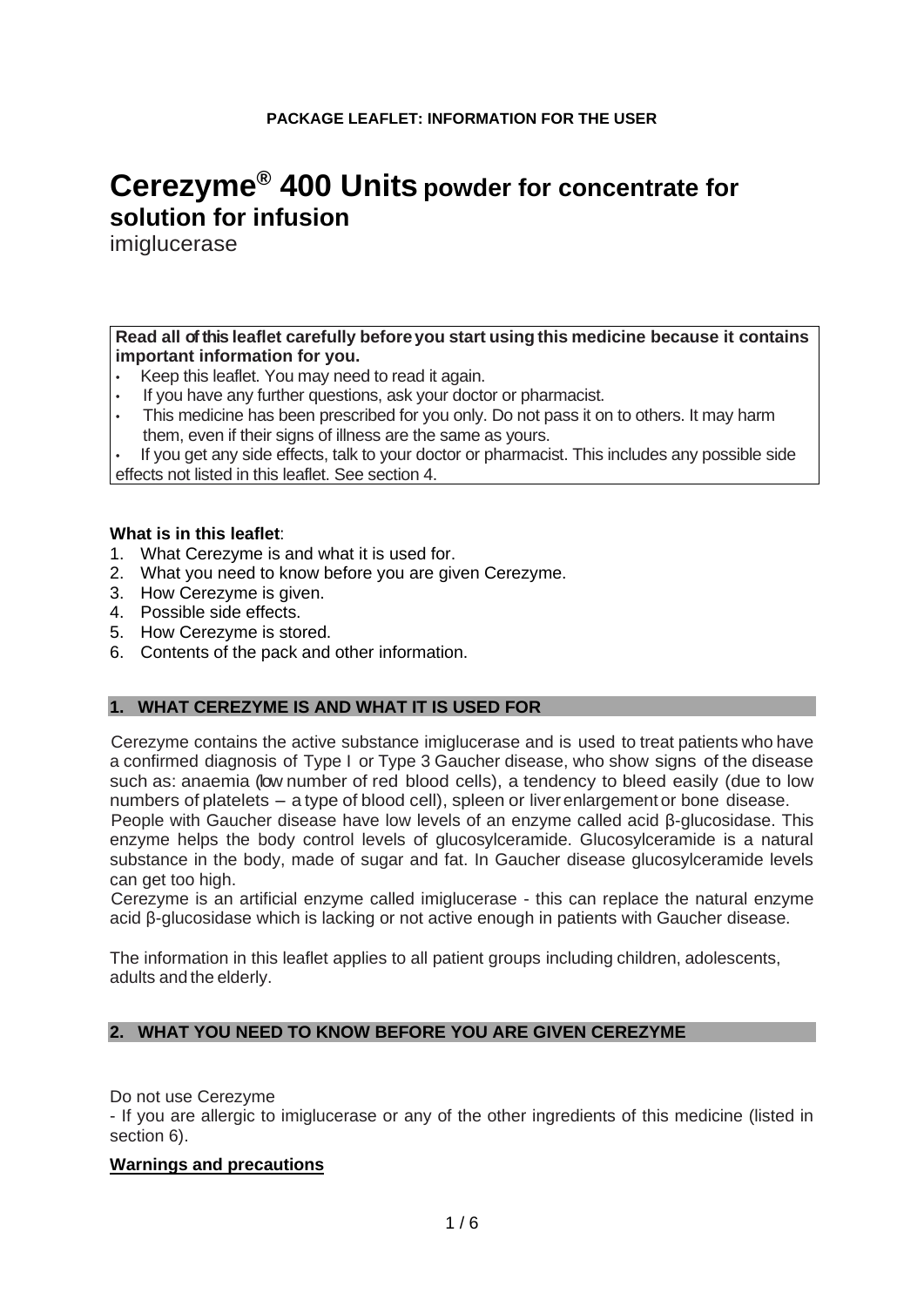Talk to your doctor or pharmacist before using Cerezyme:

- If you are treated with Cerezyme, you may experience an allergic reaction while you are being given the medicine or shortly after. If you experience a reaction like this, you should **tell your doctor immediately**. Your doctor may test if you have an allergic reaction to imiglucerase.
- Some patients with Gaucher disease have high blood pressure in the lungs (pulmonary hypertension). The cause can be unknown, or it can be due to heart, lung or liver problems. It can occur whether the patient is treated with Cerezyme or not. But, if you suffer with any **shortness of breath** you should tell your doctor.

# **Other medicines and Cerezyme**

Tell your doctor or pharmacist if you are taking or have recently taken any other medicines, including medicines obtained without a prescription.

Cerezyme should not be given as a mixture with other medicinal products in the same infusion (drip).

#### **Pregnancy and breast-feeding**

If you are pregnant or breast-feeding, think you may be pregnant or are planning to have a baby, ask your doctor or pharmacist for advice before taking this medicine. Cautious use of Cerezyme during pregnancy and breastfeeding is recommended.

#### **Cerezyme contains sodium**

This medicine contains sodium and is administered in 0.9% sodium chloride intravenous solution. To be taken into consideration by patients on a controlled sodium diet.

## **3. HOW CEREZYME IS GIVEN**

#### Instructions for proper use

Cerezyme is given through a drip into a vein (by intravenous infusion).

It is supplied as a powder which will be mixed with sterile water before it is given.

Cerezyme is only used under the supervision of a doctor who is knowledgeable in the treatment of Gaucher disease. Your doctor may advise that you can be treated at home provided you meet certain criteria. Please contact your doctor if you would like to be treated at home.

Your dose will be specific to you. Your doctor will work out your dose based on how severe your symptoms are, and other factors. The recommended dose is 60 units/kg body weight given once every 2 weeks.

Your doctor will keep a close check on your response to your treatment, and may change your dose (up or down) until he/she finds the best dose to control your symptoms.

Once this dose is found your doctor will still keep a check on your responses to make sure you are using the right dose. This might be every 6 to 12 months.

There is no information on the effect of Cerezyme on brain-based symptoms of patients with chronic neuronopathic Gaucher disease. Therefore no special dosage regimen can be recommended.

#### The ICGG Gaucher Registry

You can ask your doctor to register your patient information into the "ICGG Gaucher Registry".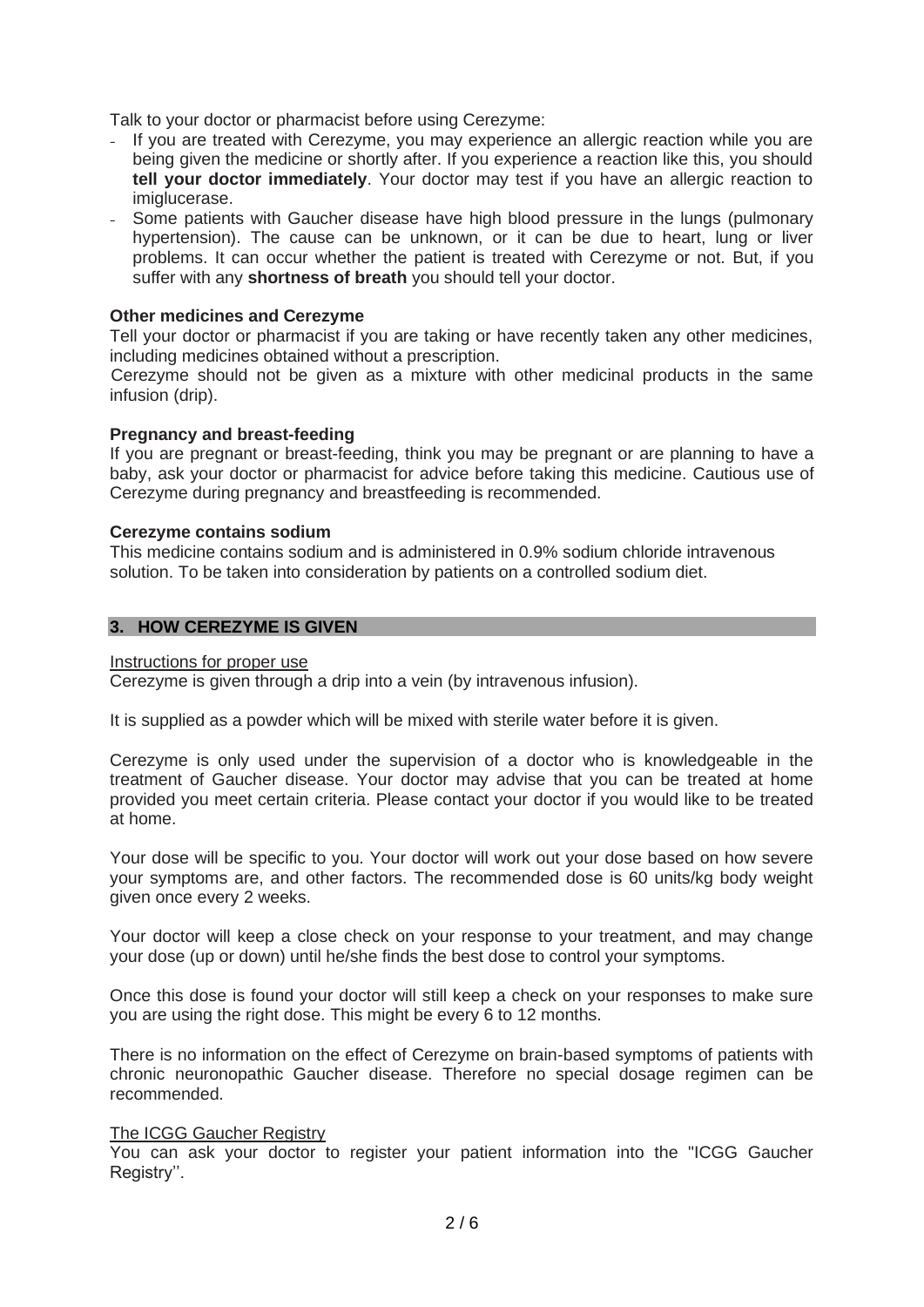The aims of this Registry are to increase the understanding of Gaucher disease and to check how well enzyme replacement therapy, like Cerezyme, works. This should lead to improvement in the safe and effective use of Cerezyme. Your patient data will be registered anonymously- nobody will know it is information about you.

# **If you use more Cerezyme than you should**

There are no cases of overdose of Cerezyme reported.

# **If you forget to use Cerezyme**

If you have missed an infusion, please contact your doctor.

If you have any further questions on the use of this product, ask your doctor or pharmacist.

# **4. POSSIBLE SIDE EFFECTS**

Like all medicines, this medicine can cause side effects, although not everybody gets them. If you experience any serious side effects or side effects not listed below, please **tell your doctor immediately**.

Common (may affect up to 1 in 10 people):

- breathlessness
- coughing
- hives/ localised swelling of the skin or lining of the mouth or throat
- itching
- rash

Uncommon (may affect up to 1 in 100 people):

- dizziness
- headache
- a sensation of tingling, pricking, burning or numbness of the skin
- increased heart rate
- bluish skin
- flushing
- fall in blood pressure
- vomiting
- nausea
- abdominal cramping
- diarrhoea
- pain in the joints
- infusion site discomfort
- infusion site burning
- infusion site swelling
- injection site sterile abscess
- chest discomfort
- fever
- rigors
- fatigue
- backache

**Rare** (may affect up to 1 in 1000 people):

- anaphylactoid reactions

Some side effects were seen primarily while patients were being given the medicine or shortly after. These have included itching, flushing, hives/localised swelling of the skin or lining of the mouth or throat, chest discomfort, increased heart rate, bluish skin, breathlessness, a sensation of tingling, pricking, burning or numbness of the skin, fall in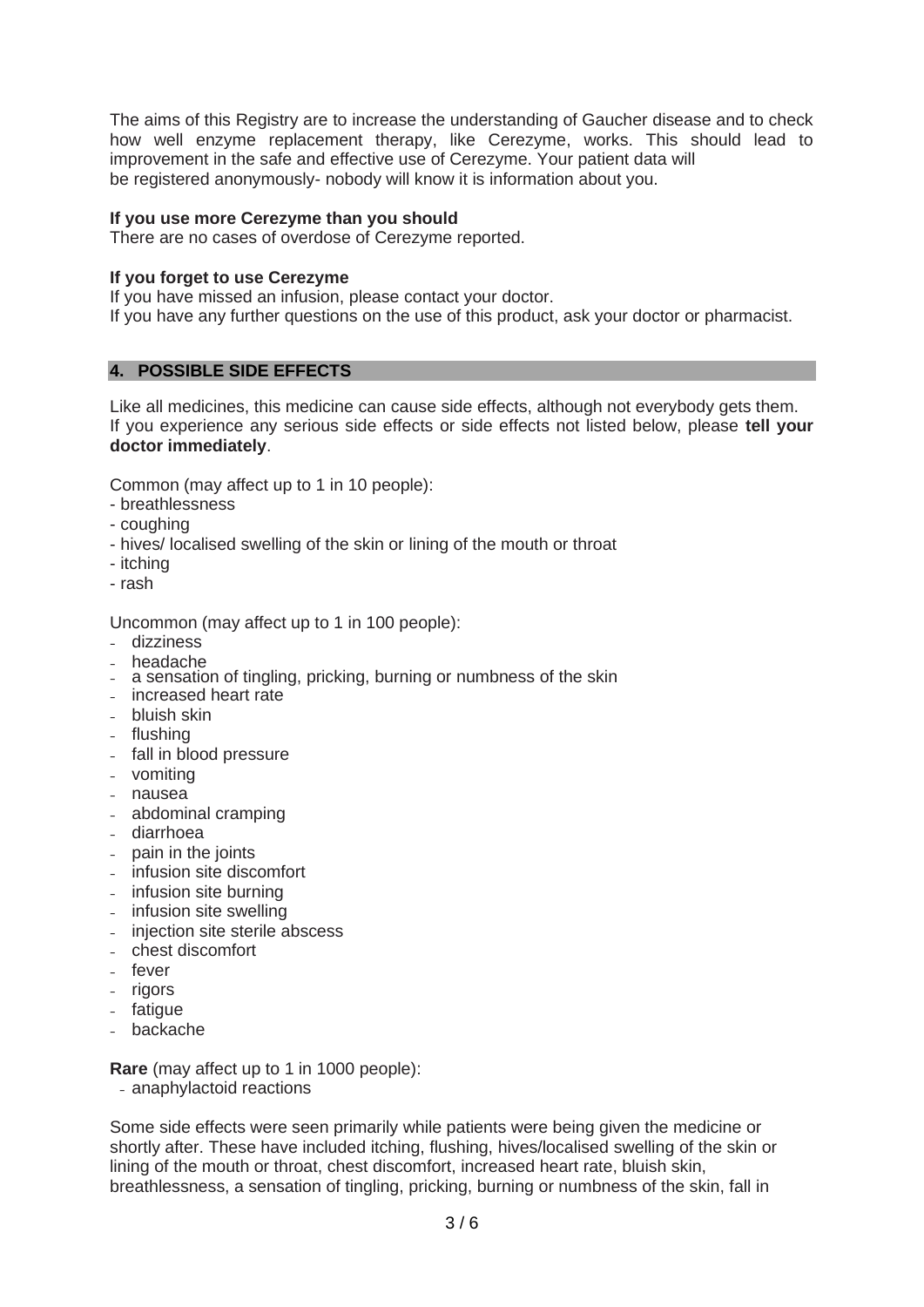blood pressure and backache. If you experience any of these symptoms, please **tell your doctor immediately**. You may need to be given additional medicines to prevent an allergic reaction (e.g. antihistamines and/or corticosteroids).

# **Reporting of side effects**

If you get any side effects, talk to your doctor or pharmacist. This includes any possible side effects not listed in this leaflet.

By reporting side effects you can help provide more information on the safety of this medicine.

# **5. HOW CEREZYME IS STORED**

Keep this medicine out of the sight and reach of children.

Do not use this medicine after the expiry date printed on the labelling after the letters "EXP". The expiry date refers to the last day of that month.

Unopened vials: Store in a refrigerator (2°C - 8°C)

#### Diluted solution:

It is recommended that Cerezyme is used immediately after it has been mixed with sterile water. The mixed solution in the vial cannot be stored and should be promptly diluted in an infusion bag; only the diluted solution can be held for up to 24 hours if it is kept cool  $(2^{\circ}C -$ 8°C) and in the dark.

Do not throw away any medicines via wastewater or household waste. Ask your pharmacist how to throw away medicines you no longer use. These measures will help protect the environment.

# **6. CONTENTS OF THE PACK AND OTHER INFORMATION**

#### **What Cerezyme contains**

- The active substance is imiglucerase. Imiglucerase is a modified form of the human enzyme acid β-glucosidase produced by recombinant DNA technology. One vial contains 400 units of imiglucerase. After reconstitution, the solution contains 40 units of imiglucerase per ml.
- The other ingredients are: mannitol, sodium citrate, citric acid monohydrate and polysorbate 80.

# **What Cerezyme looks like and contents of the pack**

Cerezyme, 400 Units, is presented as a powder for concentrate for solution for infusion (in a vial, pack size of 1, 5 or 25). Not all pack sizes may be marketed.

Cerezyme is supplied as a white to off-white powder. After reconstitution it is a clear, colourless liquid, free from foreign matter. The reconstituted solution must be further diluted.

# **Marketing Authorization Holder**

Genzyme Europe B.V.,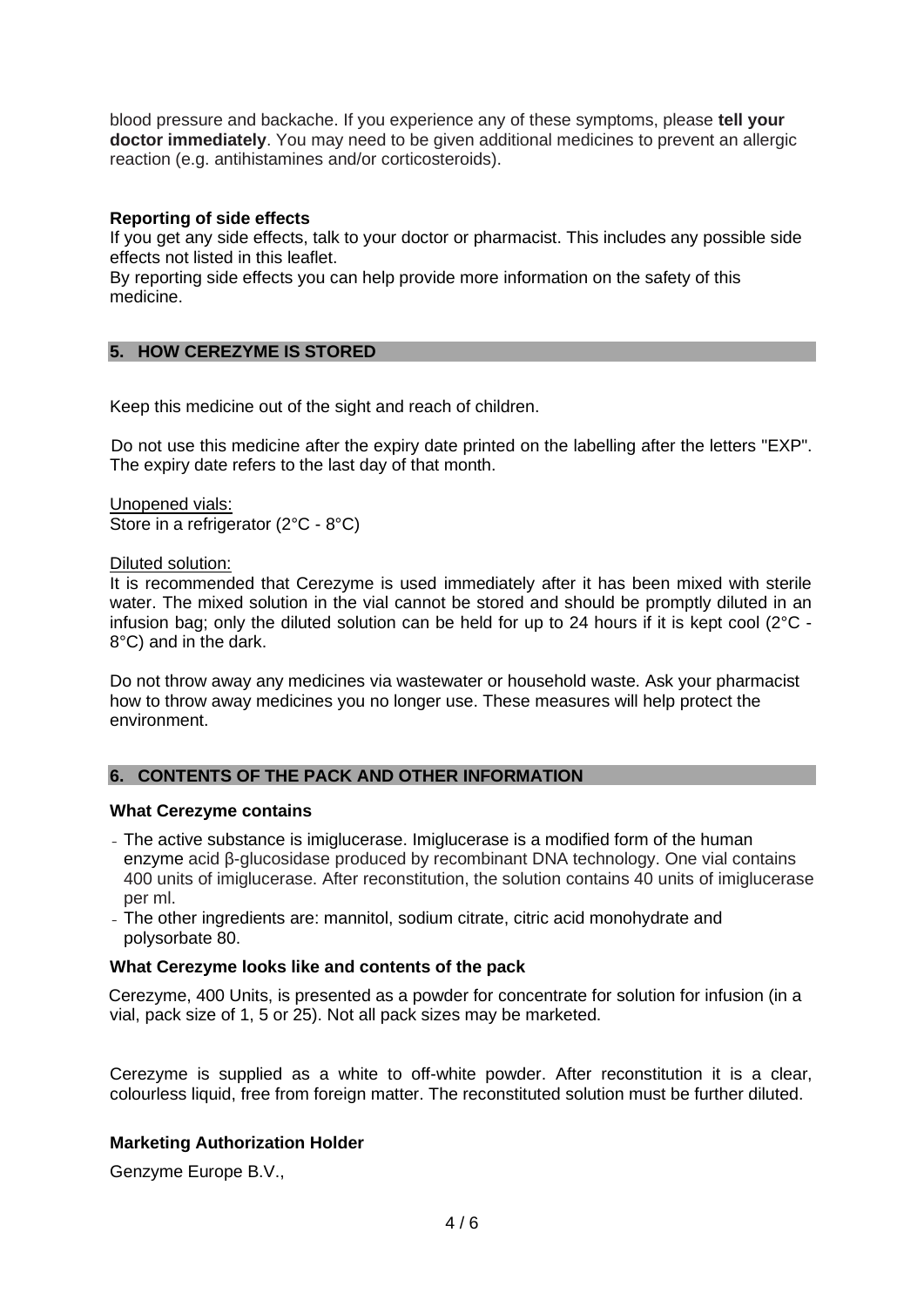Paasheuvelweg 25, 1105 BP, Amsterdam, the Netherlands

# **Manufacturer**

Genzyme Ireland Ltd, IDA Industrial Park, Old Kilmeaden Road, Waterford, Ireland

**This leaflet was last revised in: December 2018**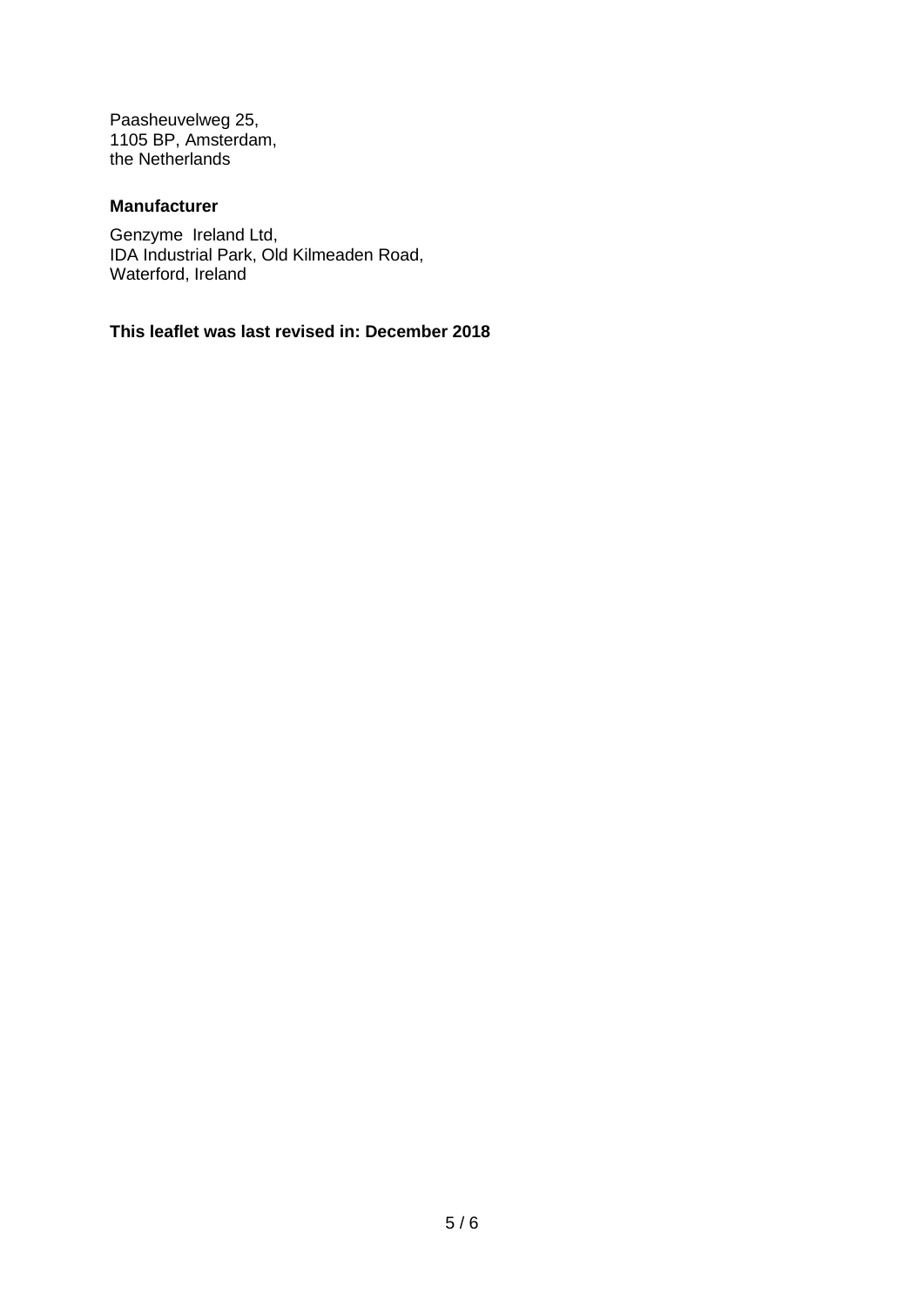# **The following information is intended for healthcare professionals only:**

# Instructions for use - reconstitution, dilution and administration

Each vial of Cerezyme is for single use only. After reconstitution, each vial of Cerezyme contains 400 units of imiglucerase in 10.0 ml (40 units per ml).

Determine the number of vials to be reconstituted based on the individual patient's dosage regimen and remove the vials from the refrigerator.

## Use Aseptic Technique

# *Reconstitution*

Reconstitute each vial with 10.2 ml water for injections; avoid forceful impact of water for injections on the powder and, by mixing gently, avoid foaming of the solution. The reconstituted volume is 10.6 ml. The pH of the reconstituted solution is approximately 6.1.

After reconstitution it is a clear, colourless liquid, free from foreign matter. The reconstituted solution must be further diluted. Before further dilution, visually inspect the reconstituted solution in each vial for foreign particles and discoloration. Do not use vials exhibiting foreign particles or discoloration. After reconstitution, promptly dilute vials and do not store for subsequent use.

# *Dilution*

The reconstituted solution contains 40 units imiglucerase per ml. The reconstituted volume allows accurate withdrawal of 10.0 ml (equal to 400 units) from each vial. Withdraw 10.0 ml reconstituted solution from each vial and combine the withdrawn volumes. Then dilute the combined volumes with 0.9% sodium chloride intravenous solution to a total volume of 100 to 200 ml. Mix the infusion solution gently.

#### *Administration*

It is recommended to administer the diluted solution through an in-line low protein-binding 0.2 µm filter to remove any protein particles. This will not lead to any loss of imiglucerase activity. It is recommended that the diluted solution be administered within 3 hours. The product diluted in 0.9% sodium chloride intravenous solution will retain chemical stability if stored up to 24 hours at 2°C and 8°C under protection from light; but microbiological safety will depend on the reconstitution and dilution having been performed aseptically.

Cerezyme contains no preservatives. Any unused product or waste material should be disposed of in accordance with local requirements.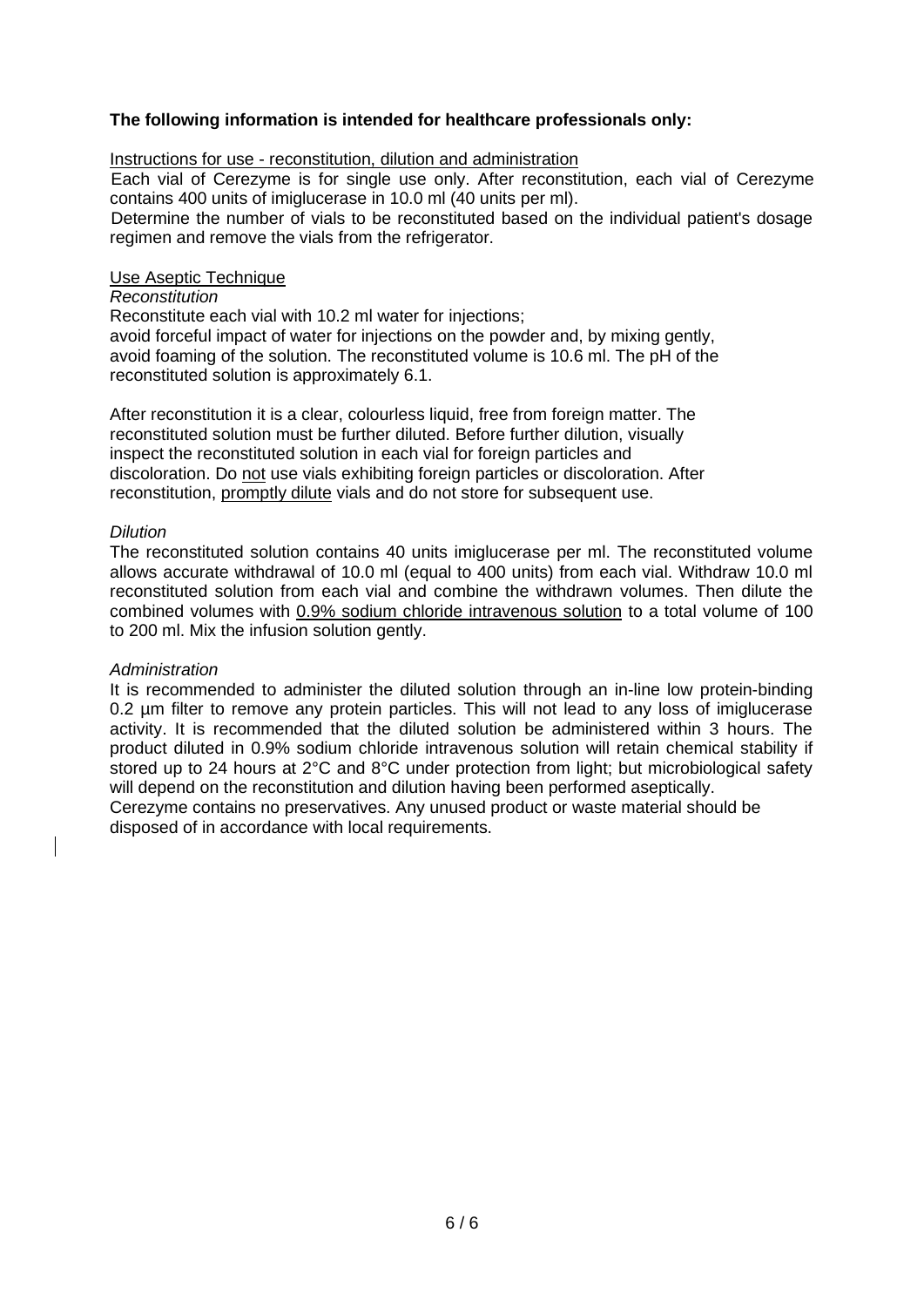**R سيريزايم Cerezyme ® 400 وحدة مسحوق لتحضير ُركازة لمحلول للتسريب**  إميغلوسيريز

**إقرأ كامل هذه النشرة بعناية قبل أن تبدأ باستعمال هذا الدواء ألنّها تحتوي على معلومات مه ّمة لك.**

- إحتفظ بهذه النشرة، فقد تحتاج إلى قراءتها مجددًا.
- إذا كان لديك أيّ أسئلة إضـافيّة، اطرحها على الطبيب أو الصـيدليّ.
- لقد ُوصف هذا الدواء لك أنت فقط. ال تع ِطه ألشخاص آخرين، ألنّه قد يؤذيهم حتّى ولو كانت عوارض مرضهم مماثلة لعوارض مرضك.
- إذا أصبت بأيّ تأثيرات جانبيّة، أعلم الطبيب أو الصبدليّ. وينطبق هذا أيضًا على أيّ تأثيرات جانبيّة محتملة غير مذكورة في هذه النشرة. راجع القسم .4

**ماذا تحتوي هذه النشرة:**  .1 ما هو سيريزايم وما هي دواعي استعماله .2 ما الذي تحتاج إلى معرفته قبل أن تتلقّى سيريزايم .3 كيف يُعطى سيريزايم .4 التأثيرات الجانبيّة المحتملة .5 كيف يُحفظ سيريزايم .6 محتويات العلبة ومعلومات أخرى

#### **.1 ما هو سيريزايم وما هي دواعي استعماله**

يحتوي سيريزايم على المادة الفاعلة إميغلوسيريز ويُعطى لعالج المرضى الذين لديهم تشخيص دقيق بداء غوتشر من النوع الأوّل أو النوع الثالث، والذين تظهر لديهم عوارض المرض مثل: فقر الدم (انخفاض عدد خلايا الدم الحمراء)، الميل إلى النزف بسهولة (بسبب انخفاض عدد الصفيحات – نو ع من خلايا الدم)، تضخّم الطحال أو الكبد، أو مرض في العظام. لدى المرضى المصابين بداء غوتشر مستويات منخفضة من انزيم يُسمّى غلوكوسيداز بيتا. يساعد هذا الانزيم الجسم على التحكّم بمستويات الغلوكوسيلسير اميد التي هي مادة طبيعيّة في الجسم مصنوعة من السكّر والدهون. في داء غوتشر ، يمكن أن ترتفع مستويات الغلوكوسيلسير اميد كثير أ. سيريزايم هو انزيم اصطناعي يُسمّى إميغلوسيريز ويمكنه الحلول محلّ الانزيم الطبيعي حمض غلوكوسيداز بيتا الذي هو غير موجود أو غير فاعل بما فيه الكفاية لدى المرضى المصابين بداء غوتشر.

تنطبق المعلومات في هذه النشرة على كلّ فئات المرضى بمن فيهم الأطفال والمر اهقون والبالغون والمسنّون.

#### **.2 ما الذي تحتاج إلى معرفته قبل أن تتلقّى سيريزايم**

#### ال تستعمل سيريزايم

- إذا كنت تعاني من حساسيّة ضدّ الإميغلوسيريز أو ضدّ أيّ من مكوّنات هذا الدواء الأخرى (المذكورة في القسم 6).

#### **تحذيرات واحتياطات**

#### تحدّث إلى الطبيب أو الصيدلي قبل استعمال سيريزايم:

- إذا كنت تُعالج بسيريزايم، قد تُصـاب بارتكاس تُحسسي في خلال فترة تلقّيك هذا الدواء أو بعد ذلك بفترة قصيرة. إذا واجهت ارتكاسًا مماثلاً، يجب عليك أ**ن تُعلم طبيبك على الفور**. يمكن أن يفحصك الطبيب ليرى إذا كنت مصابًا بارتكاس تحسسي ضدّ اإلميغلوسيريز.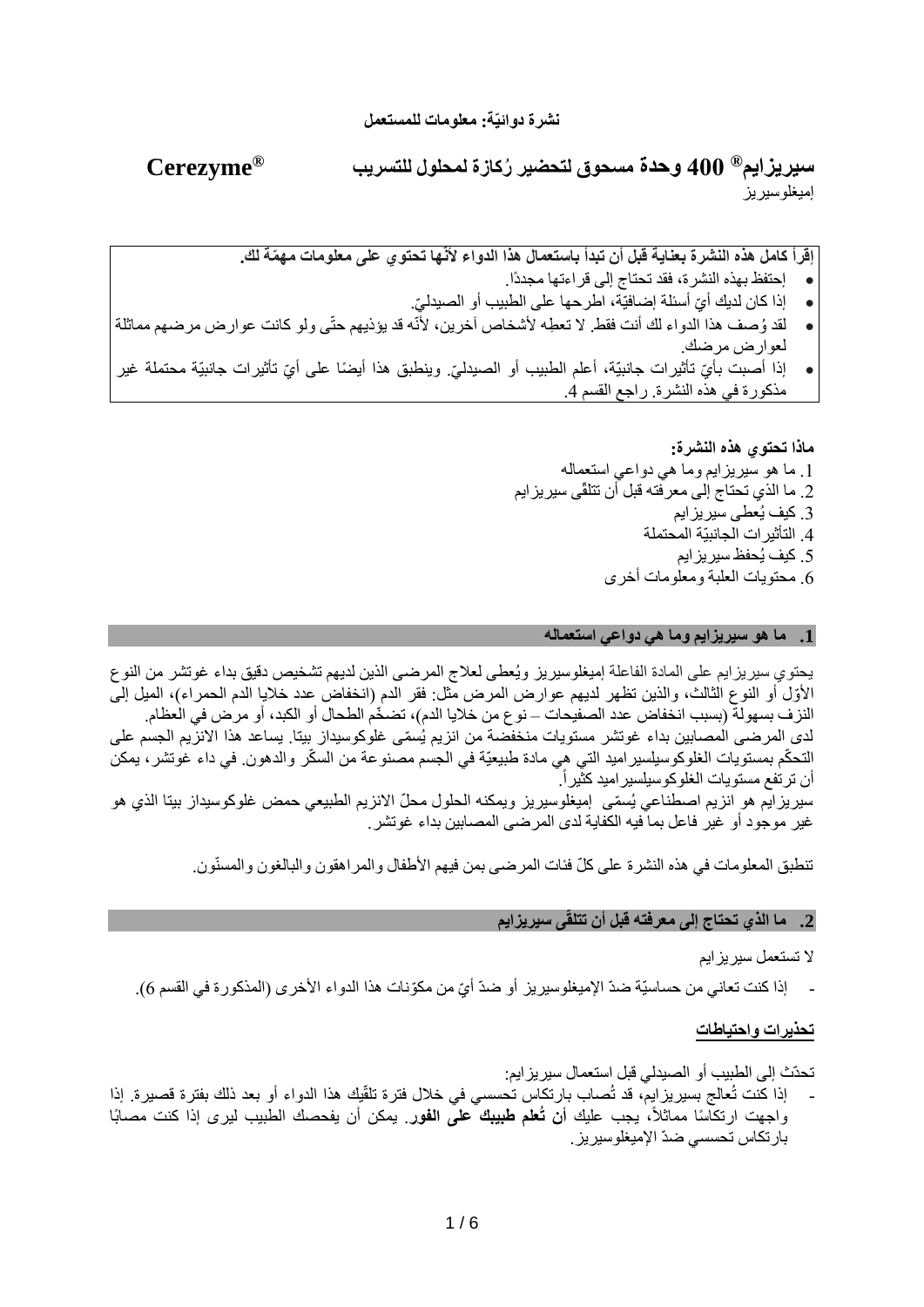يعاني بعض المرضى المصابين بداء غوتشر من ارتفاع ضغط الدم في الرئتين (فرط ضغط الدم الرئوي). يمكن أن يكون السبب مجهولاً أو أن يكون عائدًا إلى مشاكل في القلب أو الرئتين أو الكبد. ويمكن أن يحصل هذا سواء أكان المريض يُعالج بسيريز ايم أو لا<sub>ً</sub>. ولكن إذا كنت تعاني من أيّ **ضيق نفس** يجب أن تُعلم طبيبك.

**أدوية أخرى وسيريزايم** 

أعلم الطبيب أو الصيدلي إذا كنت تأخذ أو إذا أخذت مؤخّرًا أيّ أدوية أخرى بما فيها الأدوية التي حصلت عليها بدون وصفة طبيّة. ال ينبغي إعطاء سيريزايم كمزيج مع منتجات دوائيّة أخرى في التسريب ذاته )تقطير(.

**الحمل واإلرضاع** 

إذا كنت حاملأ أو مرضعة أو كنت تعتقدين نفسك حاملاً أو كنت تنوين الإنجاب، استشيري الطبيب أو الصيدلي قبل أخذ هذا الدواء. يوصىي بالاستعمال الحذر لسيريز ايم في خلال فترتيّ الحمل والإرضاع.

**يحتوي سيريزايم على الصوديوم** 

يحتوي هذا الدواء على الصوديوم ويُعطى في محلول كلورايد الصوديوم %0.9 الوريدي. يجب أن يأخذ المرضى الذين يتبعون نظامًا غذائيًا منخفض الصوديوم هذا المحتوى بالاعتبار.

# **.3 كيف يُعطى سيريزايم**

تعليمات االستعمال المناسب

يُعطى سيريزايم من خلال تقطير في وريد (عن طريق تسريب داخل الوريد).

يأتي على شكل مسحوق سوف يُمزج مع ماء معقّم قبل أن يُعطى.

لا يُستعمل سيريزايم إلاّ تحت إشراف طبيب على دراية بعلاج داء غوتشر يمكن أن ينصح الطبيب بعلاجك في المنزل شرط أن تستوفي بعض المعايير. الرجاء أن تتصل بطبيبك إذا كنت ترغب في تلقّي العالج في المنزل.

سوف تكون جرعتك خاصة بك. سوف يحدد طبيبك جرعتك استنادًا إلى حدّة عوارضك وإلى عوامل أخرى. تبلغ الجرعة الموصىي بها 60 وحدة/كلغ من وزن الجسم تُعطى مرّة كلّ أسبوعين.

سوف يراقب طبيبك بدقّة استجابتك للعلاج وقد يعدّل جرعتك (زيادة أو نقصانًا) إلى أن يجد الجرعة الأفضل للتحكّم بعوارضك.

عند إيجاد هذه الجر عة سوف يواصل طبيبك مراقبة استجابتك للتأكّد من أنّك تستعمل الجر عة الصحيحة. قد يحصل ذلك كلّ 6 إلى 12 شهًرا.

ما من معلومات حول تأثير سيريزايم على العوارض المرتبطة بالدماغ لدى المرضى المصابين بداء غوتشر االعتاللي العصبي المزمن. لذلك ال يمكن التوصية بنظام خاص لمعايرة الجرعات.

سجل مجموعة غوتشر التعاونيّة الدوليّة Registry Gaucher ICGG يمكن أن تطلب من طبيبك تسجيل معلومات المريض الخاصة بك في "سجل مجموعة غوتشر التعاونيّة الدوليّة". يهدف هذا السجلّ إلى زيادة فهم داء غوتشر وإلى التحقق من مدى فعاليّة العلاج الانزيمي البديل مثل سيريزايم. يجب أن يؤدّي هذا إلى تحسين الاستعمال الأمن والفعّال لسيريزايم. سوف يتمّ تسجيل بيانات المريض الخاصـة بك بشكل مجهول – ֖֖֚֚֚֚֝<br>֧֧֚֝ لن يعرف أحد أنّ المعلومات تتعلّق بك.

> **إذا استعملت كميّة من سيريزايم أكثر مما يجب** لم تتمّ الإفادة عن حالات فرط جرعة بسيريزايم.

> > **إذا نسيت استعمال سيريزايم** إذا فّوت تسريبًا، اتصل رجاء بطبيبك.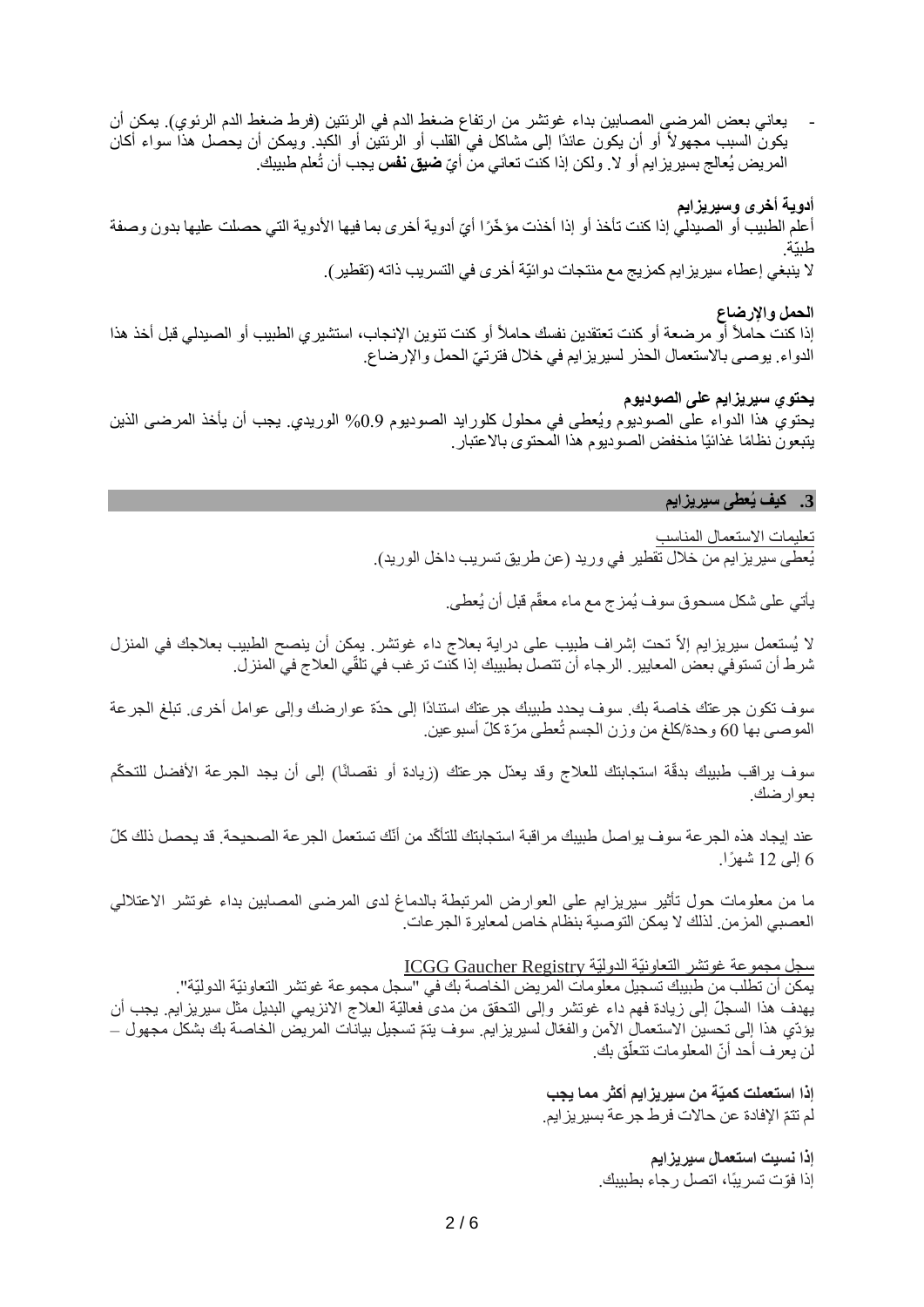إذا كان لديك أيّ أسئلة إضـافيّة حول استعمال هذا المنتج، اطرحها على الطبيب أو الصبدلي.

**.4 التأثيرات الجانبيّة المحتملة**

مثل الأدوية كلّها، يمكن أن يسبّب هذا الدواء تأثيرات جانبيّة لا تصبب المرضى كلّهم. إذا أصبت بأيّ تأثيرات جانبيّة خطيرة أو بتأثيرات جانبيّة غير مذكورة أدناه، الرجاء **أعلم طبيبك على الفور.** 

> ا**لتأثيرات الجانبيّة الشائعة** (قد تصبب حتّى شخص من أصل 10 أشخاص): - ضيق نفس - سعال - شرى/تورّم موضعيّ في الجلد أو في بطانة الفم أو الحلق - ح ّكة - طفح )قد تصيب حتّ 100 شخص(: **التأثيرات الجانبيّة غير الشائعة** ى شخص من أصل - دوار - صداع - شعور بالوخز أو الحريق أو الخدر في البشرة - زيادة معدل ضربات القلب - جلد مزرق - تو ّرد - هبوط في ضغط الدم - تقيّؤ - غثيان - تشنّج في البطن - إسهال - ألم في المفاصل - انزعاج في موقع التسريب - شعور بحريق في موقع التسريب - تو ّرم في موقع التسريب خرّاج عقيم في موقع الحقن - انزعاج في الصدر - حمى - تيبّس األعضاء - تعب - ألم في الظهر ا**لتأثيرات الجانبيّة النادرة** (قد تصبب حتّى شخص من أصل 1000 شخص): - ردود فعل تأقيّة

نّمَت ملاحظة بعض التأثيرات الجانبيّة أوّلاً بينما كان المرضى ينلقّون الدواء أو بعد ذلك بوقت قصير ٍ وقد تضمّنت هذه التأثيرات الحكّة والتورّد والشرى/التورّم الموضعيّ في البشرة أو بطانة الفم أو الحلق وانزعاج الصدر وزيادة معدل ضربات القلب وازرقاق الجلد وضيق النفس وشعور بالوخز أو الحريق أو الخدر في البشرة وهبوط ضغط الدم وألم الظهر. إذا أصبت بأيٍّ من هذه العوارض، الرجاء أ**علم طبيبك على الفور**. قد تحتاج إلى تلقّي أدوية إضافيّة لتفادي حصول ارتكاس تحسسيّ (مثلاً مضـادات الـهيستامين و / أو الستيرويدات القشرية).

**اإلبالغ عن التأثيرات الجانبيّة** إذا أصبت بأيّ تأثيرات جانبيّة، تحدّث إلى الطبيب أو الصيدليّ وينطبق هذا أيضًا على أيّ تأثيرات جانبيّة محتملة غير مذكورة في هذه النشرة. باإلبالغ عن التأثيرات الجانبيّة يمكنك المساعدة على تزويد المزيد من المعلومات حول سالمة هذا الدواء.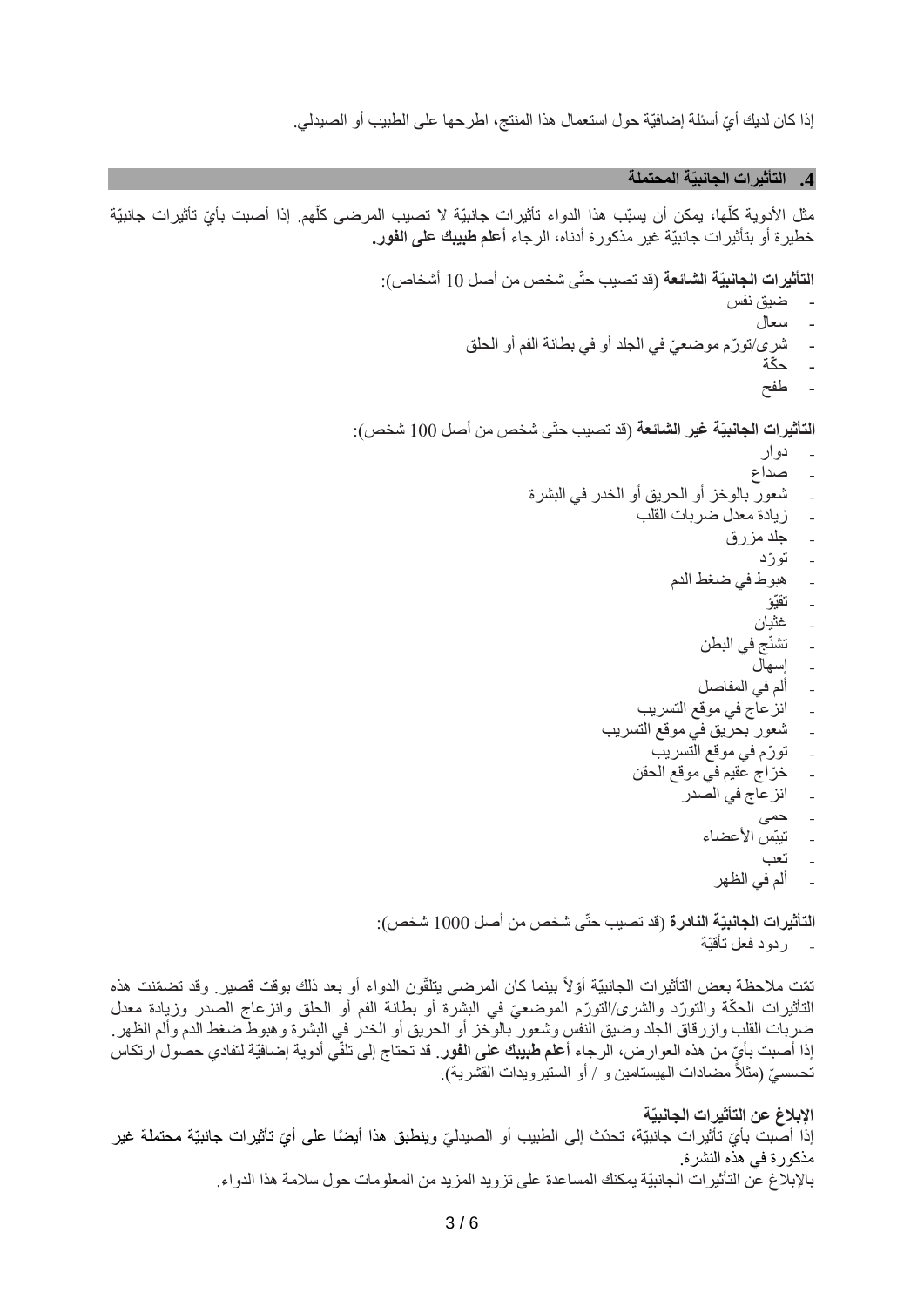#### **.5 كيف يُحفظ سيريزايم**

إحفظ هذا الدواء بعيدًا عن نظر الأطفال ومتناولهم.

ال تستعمل هذا الدواء بعد انقضاء تاريخ الصالحيّة المدّون على اللصاقة بعد أحرف "EXP". يشير تاريخ انتهاء الصالحيّة إلى اليوم الأخير من الشهر المذكور.

> ا<u>لقوارير</u> غير المفت<u>وحة:</u> تُحفظ في البرّاد (بين درجتين مئويّتين و8 درجات مئويّة)

المحلول المخفف: يوصى باستعمال سيريزايم على الفور بعد مزجه بالماء المعقم. ال يمكن تخزين المحلول الممزوج في القارورة ويجب ّ تخفيفه بسرعة في كيس تسريب؛ يمكن فحسب إبقاء المحلول المخفّف لغاية 24 ساعة إذا ُحفظ في مكان بارد )بين درجتين مئويّتين و8 درجات مئويّة) ومظلم.

لا تتخلّص من أيّ أدوية في مِياه الصرف الصحّي أو مع النفايات المنزليّة. اسأل الصيدلي حول كيفيّة التخلّص من الأدوية التي لم تعد تستعملها، فمن شأن هذه اإلجراءات حماية البيئة.

#### **.6 محتويات العلبة ومعلومات أخرى**

## **ماذا يحتوي سيريزايم**

- ـ المادة الفاعلة هي إميغلوسيريز الذي هو شكل معدّل من الانزيم البشري حمض غلوكوسيداز بيتا الذي يتمّ إنتاجه بواسطة تقنية الحمض النووي معاد التركيب. تحتوي قارورة واحدة على 400 وحدة من اإلميغلوسيريز. بعد إعادة التشكيل، يحتوي المحلول على 40 وحدة من اإلميغلوسيريز في الميليلتر الواحد.
	- المكوّنات الأخرى هي: مانيتول، ستر ات الصوديوم، حامض الستريك الأحادي التميّه وبوليسور بات 80.

# **كيف هو شكل سيريزايم ومحتويات العلبة**

يأتي سيريزايم، 400 وحدة على شكل مسحوق لتحضير ُركازة لمحلول للتسريب )في قارورة، حجم العبوة من 1 أو 5 أو 25). قد لا تكون أحجام العبوات كلها مسوّقة. أ

يَاتي سيريزايم على شكل مسحوق أبيض ضارب إلى الصفرة. بعد إعادة التشكيل يصبح سائلاً صافيًا وعديم اللون وخاليًا من أيّ مادة غريبة. يجب تخفيف المحلول المعاد تشكيله تخفيفًا إضافيًا.

> **حامل رخصة التسويق**  Genzyme Europe B.V., Paasheuvelweg 25, 1105 BP, Amsterdam, the Netherlands

#### **المصنّع**

Genzyme Ireland Ltd, IDA Industrial Park, Old Kilmeaden Road, Waterford, Ireland

**ت ّمت مراجعة هذه النشرة للم ّرة األخيرة في: ك انون األ ّول 2018**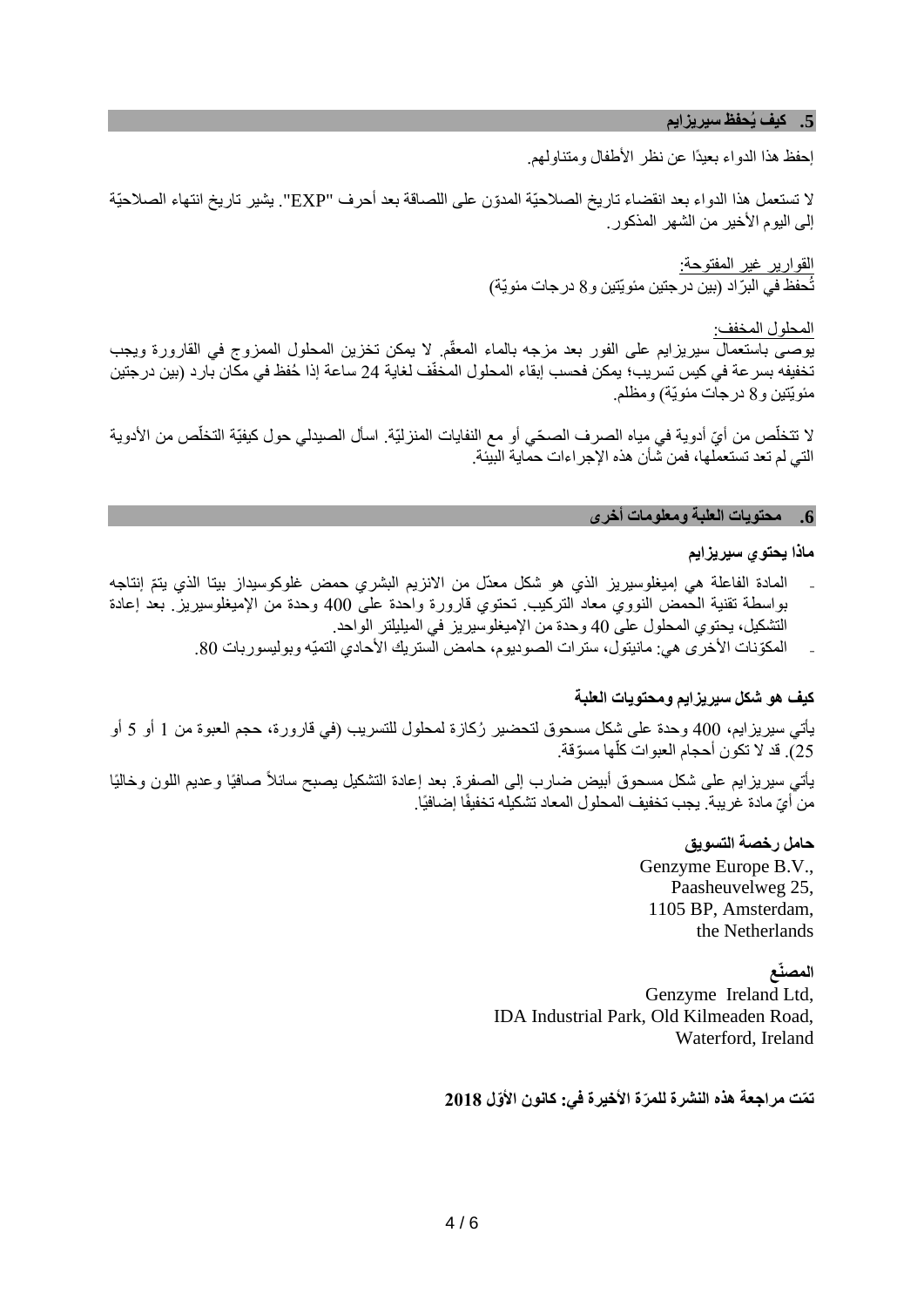**المعلومات التالية مو ّجهة إلى أخ ّصائيي الرعاية الصحيّة فحسب:** 

تعليمات االستعمال – إعادة التشكيل والتخفيف واإلعطاء كلّ قارورة من سيريزايم هي لاستعمال وحيد فقط. بعد إعادة التشكيل، تحتوي كلّ قارورة من سيريزايم على 400 وحدة من الإميغلوسيريز في 10.0 مل (40 وحدة في الميليلتر). حدّد عدد القوارير التي يجب إعادة تشكيلها استنادًا إلى نظام معايرة الجرعات الخاص بالمريض الفردي وأخرج القوارير من الب ّراد.

استعمل تقنيّة عقيمة إعادة التشكيل أعد تشكيل كلّ قارورة مع 10.2 مل من ماء الحقن؛ تفادَ التأثير القويّ لماء الْحقن على المسحوق، وعبر المزج برفق، تفادَ تشكّل رغوة في المحلول. الحجم المعاد تشكيله هو مل. الرقم الهيدروجيني للمحلول المعاد تشكيله هو 6.1 تقريبًا.  $6.1$ 

بعد إعادة التشكيل يكون السائل صافيًا وعديم اللون وخاليًا من أيّ مادة غريبة. يجب تخفيف المحلول المعاد تشكيله تخفيفًا إضافيًا. قبل التخفيف الإضافي، تحقق بصريًا من المحلول المعاد تشكيله في كلّ قارورة للتحقق من وجود جزيئات غريبة ومن تغيّر اللون. ال تستعمل القوارير التي فيها جزيئات غريبة أو التي تغيّر لون السائل فيها. بعد إعادة التشكيل، قم بتخفيف القوارير فو ًرا وال تخ ّزنها الستخدام الحق.

التخفيف

يحتوي المحلول المعاد تشكيله على 40 وحدة من اإلميغلوسيريز في الميليلتر الواحد. يسمح الحجم المعاد تشكيله بالسحب الدقيق لـ 10.0 مل (ما يساوي 400 وحدة) من كلّ قارورة. إسحب 10.0 مل من المحلول المعاد تشكيله من كلّ قارورة واجمع بين الأحجام المسحوبة. ثمّ قم بتخفيف الأحجام المجموعة بمحلول كلورايد الصوديوم 0.9% عن طريق الوريد حتّى بلوغ حجم كامل من 100 إلى 200 مل. أمزج المحلول برفق.

اإلعطاء يوصـى بإعطاء المحلول المخفّف عبر فلتر من 0.2 ميكرون منخفض الارتباط بالبروتين لإزالة أيّ جزيئات بروتين. لن يؤدّي هذا إلى أيّ خسارة في نشاط الإميغلوسيريز بوصى بإعطاء المحلول المعاد تشكيله في غضون 3 ساعات. سوف يحتفظ المنتج المخفّف في محلول كلورايد الصوديوم 0.9% الوريدي بثباته الكيميائي إذا تمّ تخزينه لغاية 24 ساعة في حرارة تتراوح بين درجتين مئويّتين و8 درجات مئويّة بعيدًا عن النور؛ غير أنّ السلّامة المُبكروبيولوجية سوف تتوقّف على إجراء إعادة التشكيل والتخفيف في جّو معقّم ومط ّهر. لا يحتوي سيريزايم على أيّ مواد حافظّة. يجب التخلّص من أيّ منتج غير مستعمل أو نفايات وفقًا للشروط المحليّة.

# **THIS MEDICAMENT**

**Is a product, which affects your health, and its consumption contrary to instructions is dangerous for you.** 

**Follow strictly the doctor's prescription, the method of use and the instructions of the pharmacist who sold the medicament.** 

- The doctor and the pharmacist are the experts in medicines, their benefits and risks.
- Do not by yourself interrupt the period of treatment prescribed.
- Do not repeat the same prescription without consulting your doctor.
- Keep all medicaments out of reach of children.

**Council of Arab Health Ministers, Union of Arab Pharmacists.**